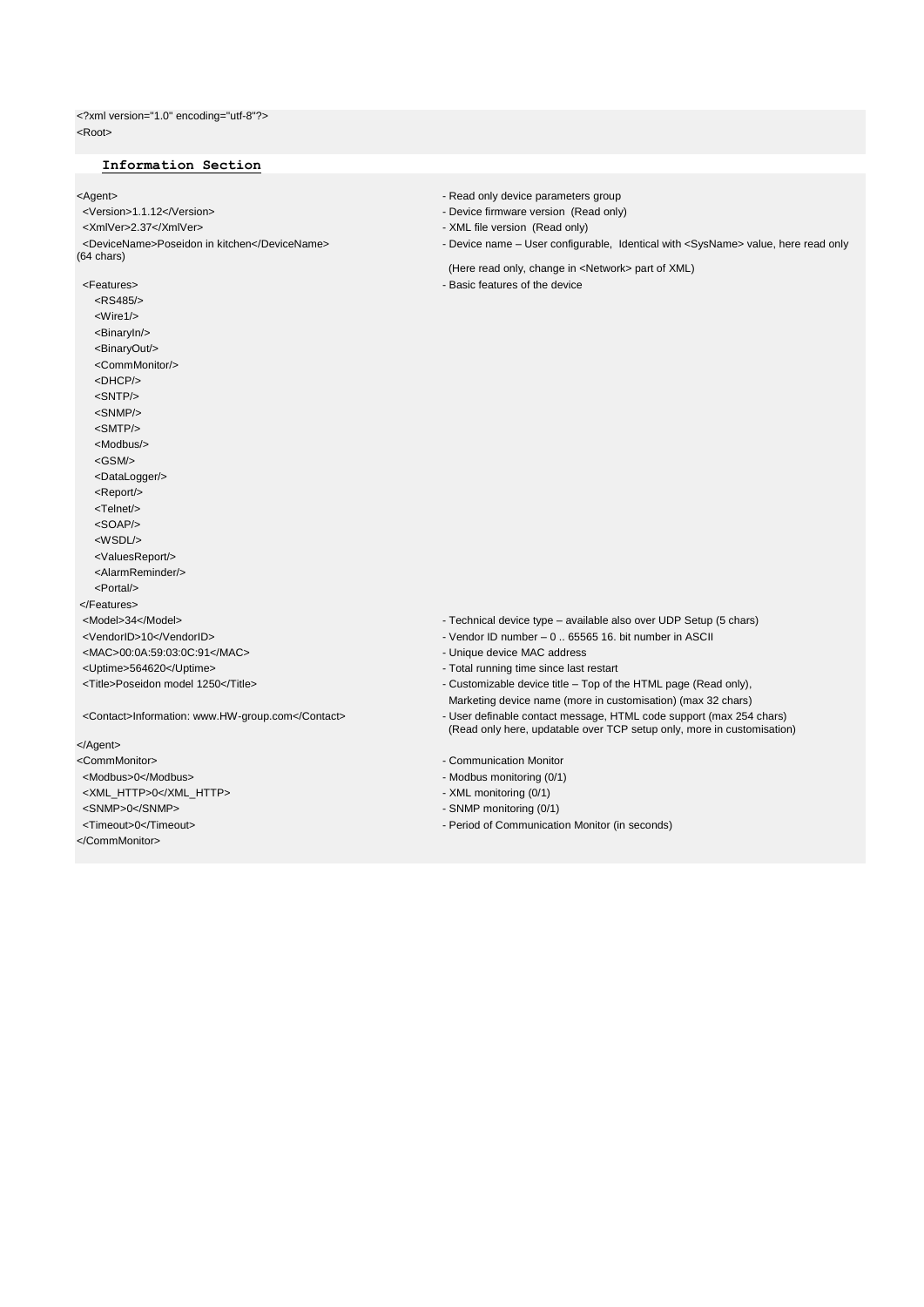## **Input, Output and Sensor Section**

<Entry> <ID>1</ID></ID>1</ID>>>>>>>>>>>>>>>>>+Entry identification, ID (1..64), source for <CondInputID> for output control, ID in unique per device, 1..64 are reserved for binary inputs<br><Name>Binary 1</Name> <Value>0</Value>  $\sim$  Current value 0/1 (Read only) <Alarm>0</Alarm>>
- alarm settings for this Binary input – 1 byte 0 = active if on, 1 = active if off, 2 = inactive <Delay>0</Delay>>>>>>>>>>>>>>>+0..255 Time delay in seconds to prolong Alarm state reaction. (used for Alarm Start even for Alarm End reaction) <State>0</State> - Current sensor state 0 = normal, 1 = Alarm activated but not send (Alarm sending Email or Trap not activated), 2 = alarm activated <SNMPTrap>0</SNMPTrap>0</SNMPTrap> - SNMP Trap alarm enable 0 = don't send, 1 = send if value out of SafeRange <Email>0</Email> - E-mail alarm enable 0 = don't send, 1 = send if value out of SafeRange <SMS>0</SMS> - SMS alarm enable 0 = don't send, 1 = send if value out of SafeRange <ApDelta>0</ApDelta> data in case of value increase/decrease larger than AutoPush delta parameter. </Entry> <Entry> <ID>2</ID> - Binary input 2 <Name>Binary 2</Name> <Number>I2</Number> <Value>0</Value> <Alarm>2</Alarm> <Delay>0</Delay> <State>0</State> <SNMPTrap>0</SNMPTrap> <Email>0</Email> <SMS>0</SMS> <ApDelta>0</ ApDelta> </Entry> <Entry> <ID>3</ID> - Binary input 3 <Name>Binary 3</Name> <Number>I3</Number> <Value>0</Value> <Alarm>2</Alarm> <Delay>0</Delay> <State>0</State> <SNMPTrap>0</SNMPTrap> <Email>0</Email> <SMS>0</SMS> <ApDelta>0</ ApDelta> </Entry> </BinaryInSet> **<BinaryOutSet>** - Binary outputs settings & values <Entry> 151..200 are reserved for outputs <Type>1</Type>  $\blacksquare$ <Mode>0</Mode> Output control mode (Manual / Local + condition)</Mode> <Value>0</Value> - 0/1 Current output value

**<BinaryInSet>** - Binary dry contact inputs (next only "Binary input")

- 
- Defined name of the input (text string, 20 chars)
- 
- 
- 

Similar to Hysteresis but in seconds.

- 
- 
- 
- 
- 

 <ID>151</ID> - Entry identification, ID (151..214), source for <CondInputID>, ID in unique per device, - Output name (Read only) 0: X/Y = "On" / "Off" (Relay output), 1: X/Y = "On (+10V)" / "Off (-10V)" (RTS output) 2: X/Y = "On (+10V)" / "Off (0V)" (DTR output) 0 = Manual output control (value defined by Value tag) 1 = Local output control (On if any alarm) 2 = Local output control (On if value equal to Trigger) 3 = Local output control (On if value higher than Trigger) 4 = Local output control (On if value lower than Trigger) 5 = Local output control (On if Alarm To) 0 = Y ("Off" / "Off (-10V)" / "Off (0V)") 1 = X ("On" / "On (+10V)" / "On (+10V)") R/W for the "Manual output control" R for the "Local output control" (On if any alarm)

<CondInputID>74</CondInputID><br>
- Condition related input ID – Poseidon 3268 future<br>
- Trigger value for condition – Poseidon 3268 future<br>
- Trigger value for condition – Poseidon 3268 future - Trigger value for condition – Poseidon 3268 future

</Entry>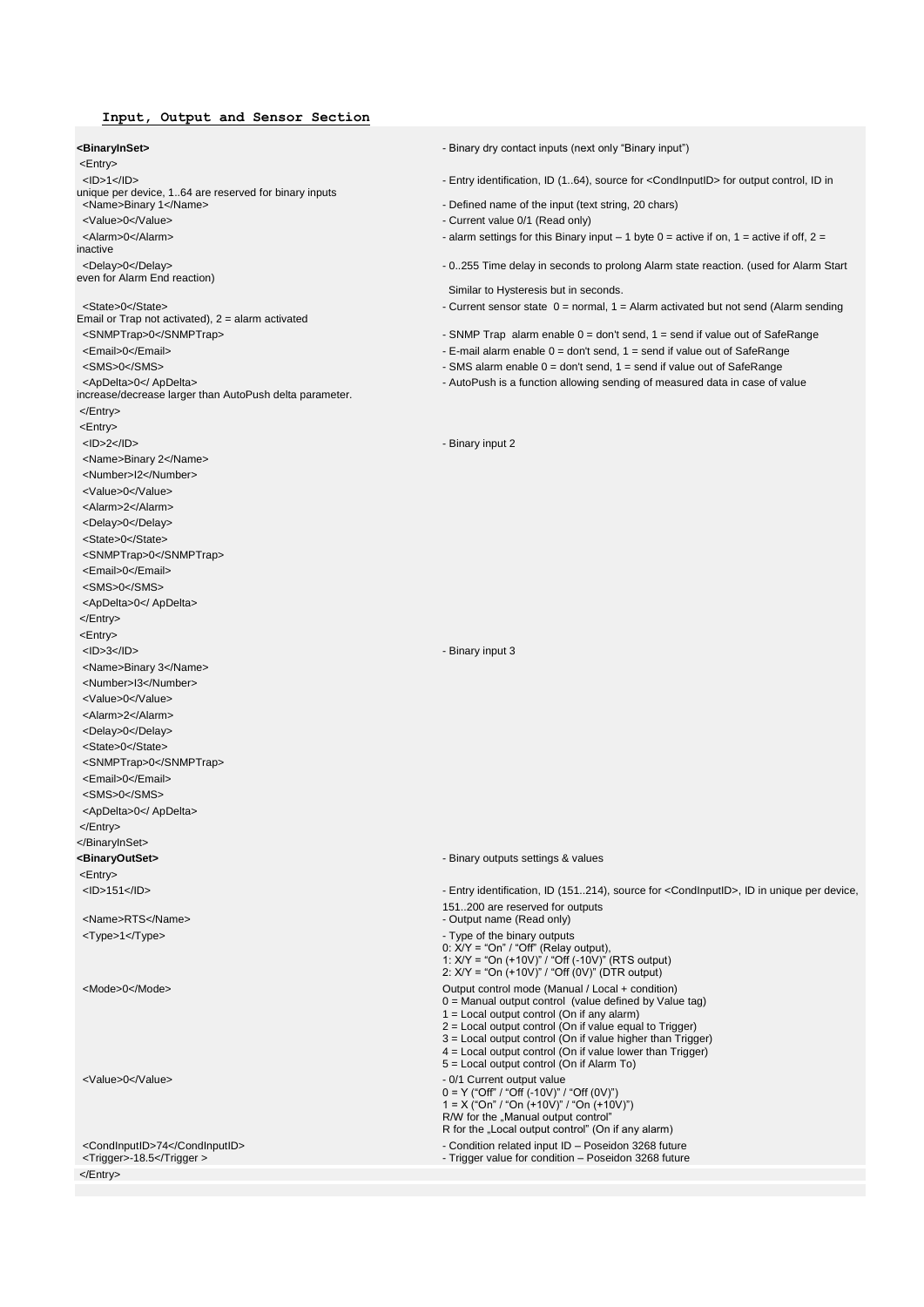<Entry><br><ID>152</ID> <Name>DTR</Name> <Type>2</Type> <Value>0</Value> <Mode>3</Mode> <CondInputID>75</CondInputID> <Trigger>22.5</Trigger > </Entry> </BinaryOutSet>

<Entry>

even for Alarm End reaction)

increase/decrease larger than AutoPush delta parameter. <State>0</State> - Current sensor state</state> - Current sensor state

by Email or Trap not activated),

</Entry>

<Entry> <ID>74</ID> <Code>74</Code> <Name>Sensor 23</Name> <Units>C</Units> <Value>23.8</Value> <Calib>0.19</Calib> <Min>10.0</Min> <Max>60.0</Max> <Hyst>0.0</Hyst> <SNMPTrap>0</SNMPTrap> <EmailSMS>0</EmailSMS> <ApDelta>0</ ApDelta> <State>0</State> </Entry> </SenSet>

### - Entry identification

**<SenSet>** - All detected sensors

<ID>57856</ID>>>>>>>>>>>>>>>>+Entry identification, ID address of the sensor (Read only), source for <CondInputID>, ID in unique per device,

48..122 and 256..65535 are reserved for sensors

- <SensId>57856</SensId> Full 1-Wire ID address of the sensor (Read only), Sensor ID is unique
- <Name>Sensor 240</Name> Defined name of the sensor (text string, 15 chars)
- <Units>C</Units> Unit of send value "C" for temperature,

"%RH" for humidity, "V" for voltage "mA" for current

"s" for Switch (0/1) "p" for counter pulses (1/10 digit can be used) atd...

- <Value>23.0</Value> Current value, one defimal value, decimal separator is "." (Read only)
- <Calib>-0.15</Calib> Sensors calibration shift value (Value = Raw sensor value + Calib)
	- Not implemented yet ready to use in the future

<Min>-1.5</Min> - SafeRange minimal limit

- <Max>24.6</Max> SafeRange maximal limit
- <htyst>0.0</hyst> Mysteresis (non sensitivity range) value

<SNMPTrap>1</SNMPTrap>1</SNMPTrap>1</SNMPTrap>1

- <Email>0</Email> E-mail alarm enable 0 = don't send, 1 = send if value out of SafeRange
- <SMS>0</SMS> SMS alarm enable 0 = don't send, 1 = send if value out of SafeRange

<Delay>0</Delay>>>>>>>>>>>>>>>+0..255 Time delay in seconds to prolong Alarm state reaction. (used for Alarm Start

 Similar to Hysteresis but in time <ApDelta>0</ApDelta> data in case of value

0 = normal, 1 = Alarm activated (value out of SafeRange) but not send (Alarm sending

 $2 =$  value out of SafeRange - Alarm sent,  $4 =$  sensor invalid (not connected)

**RS-232/GSM Settings** <SerialPort>

 </SerialPort> <SMS> <Ring>0</Ring> - Enable Ring alert (0/1) <Dest>1</Dest> - Remote SOAP GW destination number

<E>1</E> - Enable Serial Port 0= Disabled, 1=GSM modem, 2=RFID reader

<Function>0</Function> - Function 0-Local Modem, 1=Remote GSM GW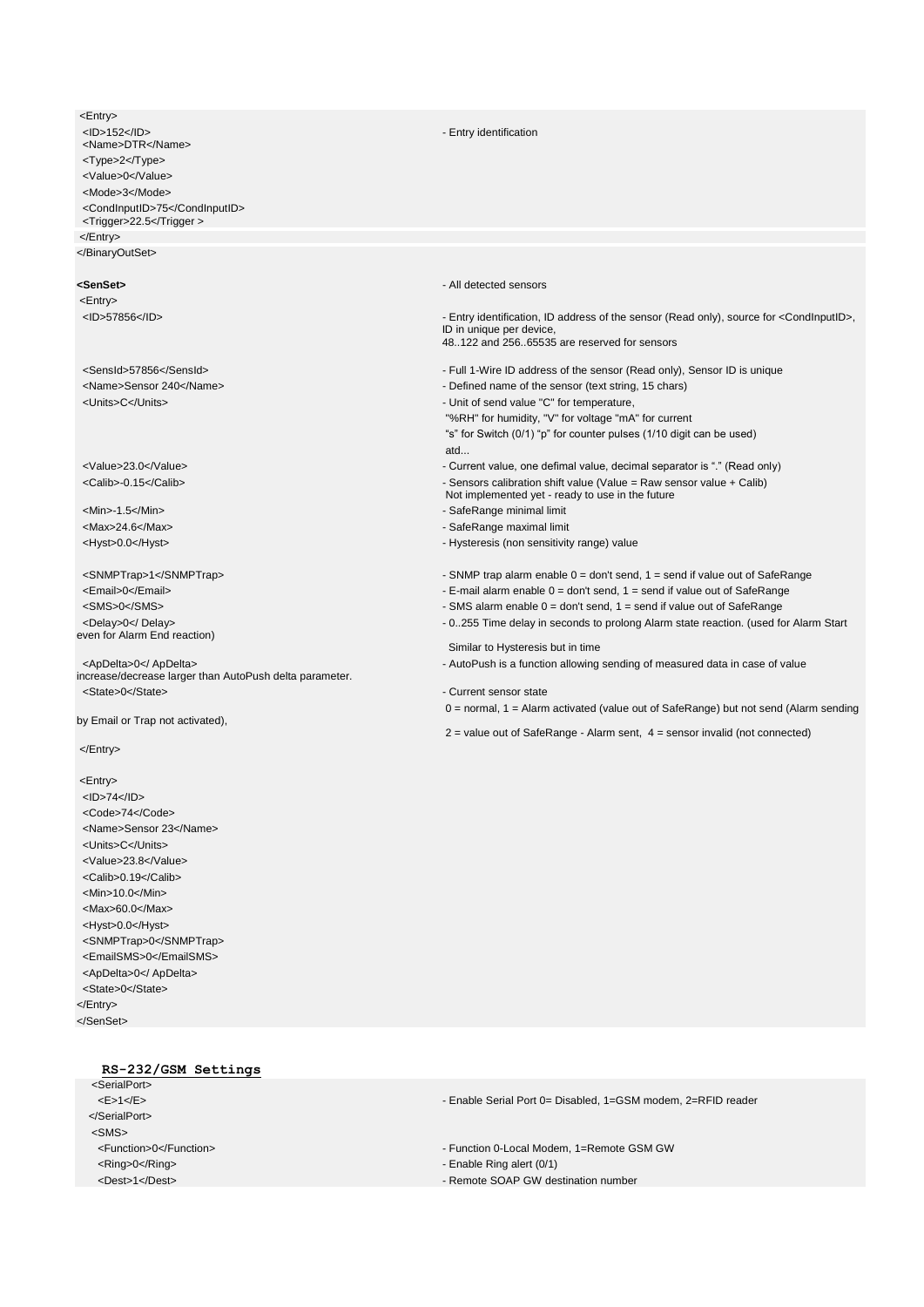<CenterNmr/> - SMS center Number <Recp1/>
Allen Contracts and Contracts and Contracts and Contracts and Contracts and Contracts and Contracts and Contracts and Contracts and Contracts and Contracts and Contracts and Contracts and Contracts and Contracts a <Recp2/> - SMS2 destination Number <Recp4/>
Allen Contract Contract Contract Contract Contract Contract Contract Contract Contract Contract Contract Contract Contract Contract Contract Contract Contract Contract Contract Contract Contract Contract Contract <Recp5/>
<br>
- SMS2 destination Number<br>
- SMS2 destination Number<br>
- Test processing report <Message/> - SMS Test report message from last SMS test </SMS>

# **Destination Section**

<Entry> <ldx>1</ldx> - Entry identification <IPaddr>192.168.1.39</IPaddr> - SNMP trap destination IP address <Port>162</Port> - SNMP trap destination port <E>1</E> - Enable / Disable destination (0/1) </Entry> <Entry> <Idx>2</Idx> <Community></Community> <IPaddr></IPaddr> <Port></Port> <E>0</E> </Entry> <Entry> <Idx>3</Idx> <Community></Community> <IPaddr></IPaddr> <Port></Port>  $0$ <sub><</sub>/E></Entry> <Entry> <Idx>4</Idx> <Community></Community> <IPaddr></IPaddr> <Port></Port> <E>0</E> </Entry> <Entry> <Idx>5</Idx> <Community></Community> <IPaddr></IPaddr> <Port></Port> <E>0</E> </Entry> </SnmpTraps>

# **Configuration and Services Section**

| <global></global>                | - Global settings                                                                               |
|----------------------------------|-------------------------------------------------------------------------------------------------|
| <units>Celsius</units>           | - Temperature units displayed in a Flash setup interface "Celsius", "Fahrenheit", "Kelvin"      |
| <hwsec>Disabled</hwsec>          | - HW DIP security value - "Enabled" / "Disabled"                                                |
|                                  |                                                                                                 |
|                                  |                                                                                                 |
| <network></network>              | - Network settings                                                                              |
| <name>Poseidon in kitchen</name> | - Device name (64 chars) Identical with item <agent><devicename>, here R/W</devicename></agent> |
| <dhcp>0</dhcp>                   | - 0/1 - Enable DHCP, when enabled show assigned IP values.                                      |
| $ADAA = AOO AOO AOO AOO$         | ID address of the device (Dead only when DUCD enabled)                                          |

<IPAddr>192.168.1.80</IPAddr> - IP address of the device (Read only when DHCP enabled)

<Submask>255.255.255.0</Submask> - Value of the IP subnet mask (Read only when DHCP enabled)

- <Gateway>192.168.1.100</Gateway> IP address of the Gatteway (Read only when DHCP enabled)
- <DNSPrimary>147.230.16.1</DNSPrimary> Primary DNS server (you have to set DNS server as IP address) (Read only when DHCP enabled)

<DNSSecondary>213.180.44.4</DNSSecondary> - Secondary DNS server (Read only when DHCP enabled)

- <Module>Not enabled</Module> FOUND / NOT FOUND of GSM serial terminal
	-
	-
	-
	- SMS2 destination Number
	-
	- Test processing report
	-
	-

<SnmpTraps> - SNMP Traps settings

- 
- <Community>public</Community> SNMP Community settings (32 chars)
	-
	-
	-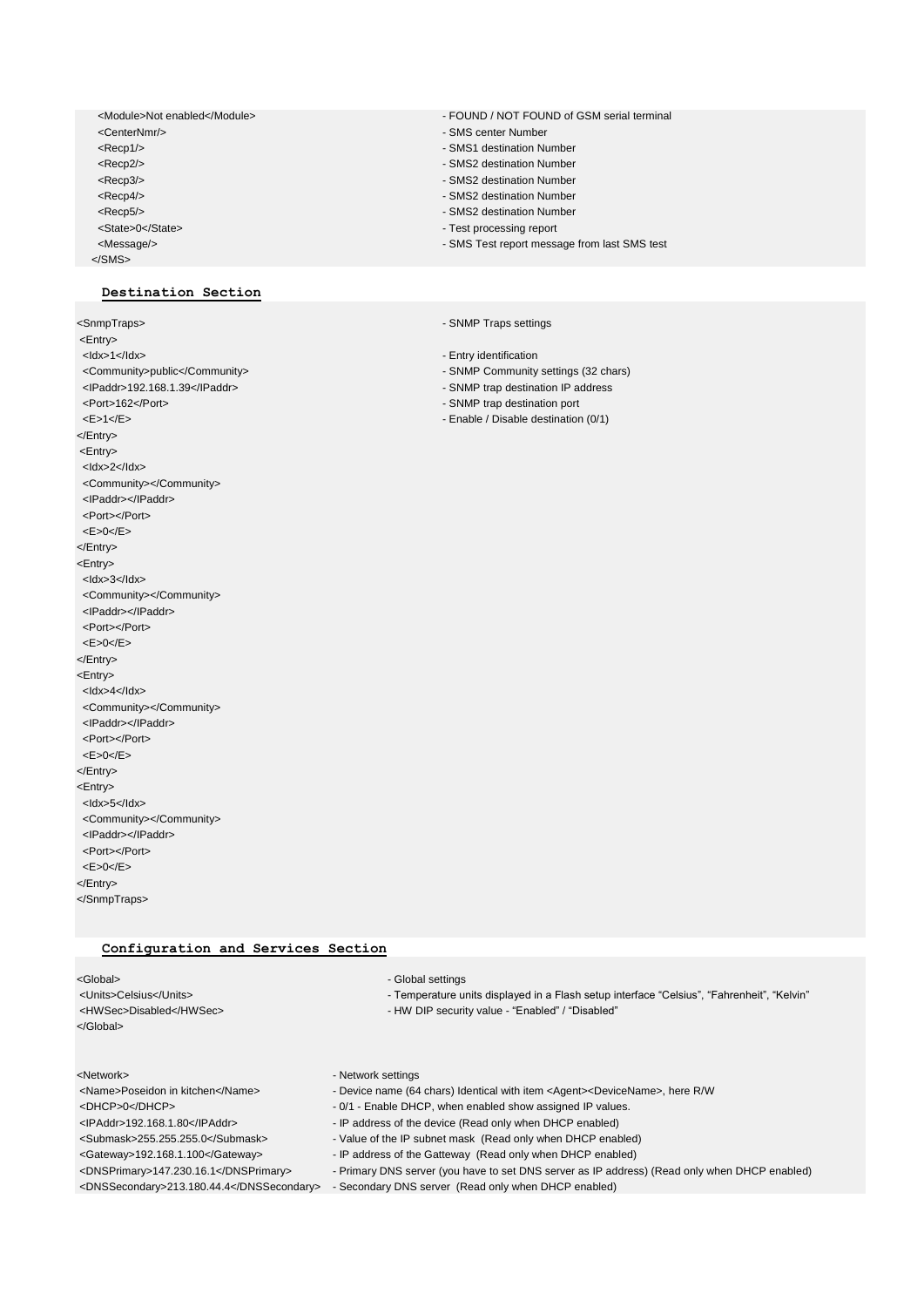| <httpport>80</httpport>                                                                    | - Internal device WEB server port                                                                                                                                               |
|--------------------------------------------------------------------------------------------|---------------------------------------------------------------------------------------------------------------------------------------------------------------------------------|
| <telnetport>99</telnetport>                                                                | - Telnet setup (TCP setup) port. "0" = TCP setup disabled                                                                                                                       |
| <snmpport>161</snmpport>                                                                   | - SNMP pooling port settings                                                                                                                                                    |
|                                                                                            |                                                                                                                                                                                 |
|                                                                                            |                                                                                                                                                                                 |
| <soap></soap>                                                                              | - SOAP settings                                                                                                                                                                 |
| $<$ Entry $>$                                                                              |                                                                                                                                                                                 |
| $<$ ldx>1 $<$ /ldx>                                                                        | - Destination ID                                                                                                                                                                |
| <e>1<e></e></e>                                                                            | - Destination Enable 0/1                                                                                                                                                        |
| <server>192.168.1.36</server><br><port>80</port>                                           | - Destination IP<br>- Destination TCP Port                                                                                                                                      |
| <route>service.xml</route>                                                                 | - Name of XML file                                                                                                                                                              |
|                                                                                            |                                                                                                                                                                                 |
|                                                                                            |                                                                                                                                                                                 |
|                                                                                            |                                                                                                                                                                                 |
| <report></report>                                                                          | - Alarm Reminder & Periodic status                                                                                                                                              |
| <entry></entry>                                                                            |                                                                                                                                                                                 |
| $<$ ldx>1 $<$ /ldx>                                                                        | - ID1 - Periodical Status                                                                                                                                                       |
| <e>0<sub>&lt;</sub>/E&gt;</e>                                                              | - Enable Function 0/1                                                                                                                                                           |
| <period>60</period>                                                                        | - Period (in minutes)                                                                                                                                                           |
|                                                                                            |                                                                                                                                                                                 |
| <entry></entry>                                                                            |                                                                                                                                                                                 |
| $<$ ldx>2 $<$ /ldx>                                                                        | - ID2 Alarm Reminder                                                                                                                                                            |
| <e>0<e></e></e>                                                                            | - Enable Function 0/1                                                                                                                                                           |
| <period>5</period>                                                                         | - Period (in minutes)                                                                                                                                                           |
|                                                                                            |                                                                                                                                                                                 |
|                                                                                            |                                                                                                                                                                                 |
| <portal></portal>                                                                          |                                                                                                                                                                                 |
| <pushperiod>30</pushperiod>                                                                | - period of sending the data to a remote server. This value is being set by a portal.                                                                                           |
| <e>1<e></e></e>                                                                            | - enables or disables the portal function                                                                                                                                       |
| <name>vitolmr</name>                                                                       | - username assigns the device to a user account. Provided by a portal administrator                                                                                             |
| <pswd>qehgLs</pswd>                                                                        | - Provided by a portal administrator together with a username                                                                                                                   |
|                                                                                            |                                                                                                                                                                                 |
| <serveraddress>www.sensdesk.com/portal.php</serveraddress> - full URL of the remote server |                                                                                                                                                                                 |
| <portalport>80</portalport>                                                                | - Portal listening port                                                                                                                                                         |
|                                                                                            | <portalmessage><a href="http://www.sensdesk.com:80/sensdesk/device/779" target="_blank">SensDesk.com: Check sensor online.</a></portalmessage><br>- Portal communication status |
| <portal_pushtimer>7</portal_pushtimer>                                                     | - Counts out the time to the next standard data sending                                                                                                                         |
| <portal_logtimer>7</portal_logtimer>                                                       | - Shows the time left to next data saving to a internal memory                                                                                                                  |
|                                                                                            | <portal_apblocktimer>0</portal_apblocktimer> - Shows the time needed before sending another AutoPush after the previous AutoPush process. This value is                         |
|                                                                                            | being set by a portal.                                                                                                                                                          |
|                                                                                            |                                                                                                                                                                                 |
|                                                                                            |                                                                                                                                                                                 |
| <mibiisysgroup></mibiisysgroup>                                                            | - MIB II settings                                                                                                                                                               |
| <syscontact>support@HWgroup.cz</syscontact> - MIB's administrator e-mail (64 chars)        |                                                                                                                                                                                 |
| <sysname>Poseidon in kitchen </sysname>                                                    | - MIB's database name (64 chars) Identical with item <agent><devicename>, here R/W</devicename></agent>                                                                         |
| <syslocation></syslocation>                                                                | - MIB's system database placement (64 chars)                                                                                                                                    |
|                                                                                            |                                                                                                                                                                                 |
|                                                                                            |                                                                                                                                                                                 |
| <email></email>                                                                            | - E-mail settings                                                                                                                                                               |
| <server></server>                                                                          | - DNS addres or IP address of remote SMTP server (40 chars)                                                                                                                     |
| <port>25</port>                                                                            | - Port for communication with remote SMTP server                                                                                                                                |
| <from>user@domain.com</from>                                                               | - Email address of sender (40 chars)                                                                                                                                            |
| <subject>Subject_0</subject>                                                               | - Subject of Email message (50 chars)                                                                                                                                           |
| <auth>0</auth>                                                                             | - SMTP server Autentisation ( $0 = not$ required, $1 = required$ , $3 = TLS$ )                                                                                                  |
| <secure>0</secure>                                                                         | - SMTP Secure communication ( $0 = not required$ , $1 = TLS$ )                                                                                                                  |
| <name>User login name</name>                                                               | - SMTP autentification Login name (40 chars)                                                                                                                                    |
| <pswd></pswd>                                                                              | - SMTP autentification Password (20 chars)                                                                                                                                      |
| <message></message>                                                                        | - SMTP server report message from last TEST EMAIL (100 chars)                                                                                                                   |
|                                                                                            |                                                                                                                                                                                 |
| <maildest></maildest>                                                                      | - Email destination definition                                                                                                                                                  |
| $<$ Entry $>$                                                                              |                                                                                                                                                                                 |
|                                                                                            |                                                                                                                                                                                 |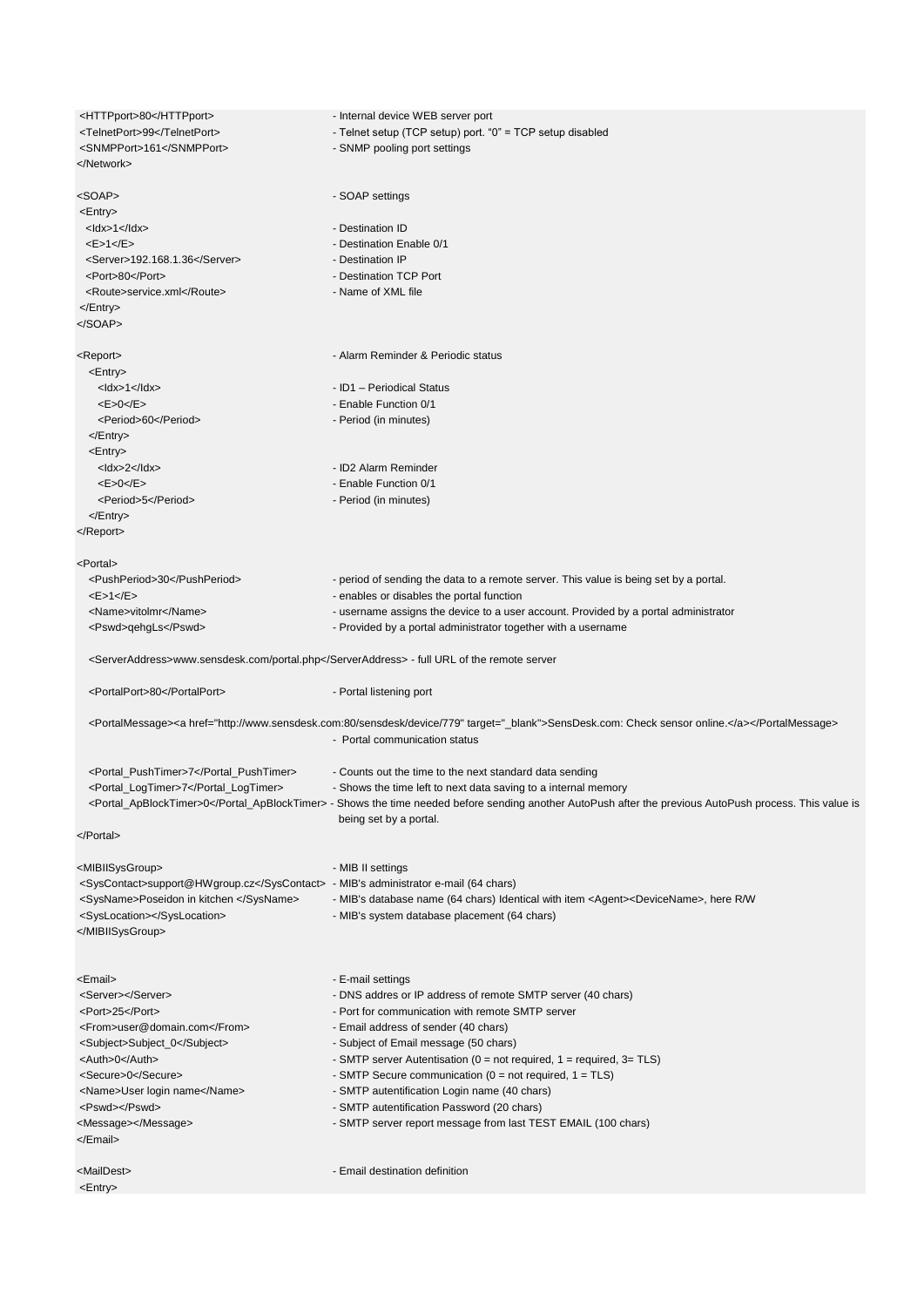| $<$ ldx>1 $<$ /ldx><br><to>recip@domain.com</to><br><cc>recip@domain.com</cc><br><cc1>recip@domain.com</cc1><br><cc2>recip@domain.com</cc2><br><cc3>recip@domain.com</cc3><br><br><entry><br/><math>&lt;</math>ldx&gt;2<math>&lt;</math>/ldx&gt;</entry>                                                                                                                                                                                                                                                                            | - Alert email<br>- Recipient of Email (40 chars)<br>- Recipient of Email (40 chars)<br>- Recipient of Email (40 chars)<br>- Recipient of Email (40 chars)<br>- Recipient of Email (40 chars)<br>- LOG periodic report email          |
|-------------------------------------------------------------------------------------------------------------------------------------------------------------------------------------------------------------------------------------------------------------------------------------------------------------------------------------------------------------------------------------------------------------------------------------------------------------------------------------------------------------------------------------|--------------------------------------------------------------------------------------------------------------------------------------------------------------------------------------------------------------------------------------|
| <to>recip@domain.com</to><br><br>                                                                                                                                                                                                                                                                                                                                                                                                                                                                                                   | - Recipient of Email (40 chars)                                                                                                                                                                                                      |
| <time><br/><sntpserver>ntp1.sth.netnod.se</sntpserver><br/><timeshift>1</timeshift><br/><date>31.12.1970</date><br/><time>03:09:33</time><br/></time>                                                                                                                                                                                                                                                                                                                                                                               | - Time settings<br>- DNS addres or IP address of SNTP server (time server) (40 chars)<br>- time shift (in hours)<br>- date<br>- time                                                                                                 |
| <datalogger></datalogger>                                                                                                                                                                                                                                                                                                                                                                                                                                                                                                           |                                                                                                                                                                                                                                      |
| <storeperiod>360</storeperiod>                                                                                                                                                                                                                                                                                                                                                                                                                                                                                                      | - Log period in sec. Minimal is 1 cycle through sensor and is depend on sensor count.                                                                                                                                                |
| <logcapacity>100.2.23</logcapacity>                                                                                                                                                                                                                                                                                                                                                                                                                                                                                                 | $0 =$ Logger disabled, max. value is 65535<br>- estimated log capacity (How long device can storage data.)<br>format hours.mins.secs it is only aproximate value                                                                     |
| <report><br/><e>0<sub>&lt;</sub>/E&gt;<br/><period>5</period><br/><erase>0</erase><br/><logname>spilog</logname><br/></e></report>                                                                                                                                                                                                                                                                                                                                                                                                  | - Periodic email with current value and logged data<br>- Enable periodic reporting<br>- Reporting period in min. Minimal is 5 minutes<br>- 0/1, 1=Erase reported (delivered to SMTP server) values from Logfile<br>- Name of logfile |
| <logcapacity>0.0.0</logcapacity><br>                                                                                                                                                                                                                                                                                                                                                                                                                                                                                                |                                                                                                                                                                                                                                      |
| Security Section                                                                                                                                                                                                                                                                                                                                                                                                                                                                                                                    |                                                                                                                                                                                                                                      |
| <httpipfilter><br/><lpaddr>0.0.0.0</lpaddr><br/><mask>0.0.0.0</mask><br/></httpipfilter>                                                                                                                                                                                                                                                                                                                                                                                                                                            | - HTTP acces filter values<br>- IF ((IPAddr AND Mask) XOR (TestAdress AND Mask)) = 0 than access enabled                                                                                                                             |
| <snmpipfilter><br/><ipaddr>0.0.0.0</ipaddr><br/><mask>0.0.0.0</mask><br/></snmpipfilter>                                                                                                                                                                                                                                                                                                                                                                                                                                            | - SNMP acces filter<br>- IF ((IPAddr AND Mask) XOR (TestAdress AND Mask)) = 0 than access enabled                                                                                                                                    |
| <snmpaccess><br/><entry><br/><math>&lt;</math>ldx&gt;1<math>&lt;</math>/ldx&gt;<br/><community>public</community><br/><math>&lt;</math>R&gt;1<math>&lt;</math>/R&gt;<br/><math>&lt;\!\!W\!\!&gt;\!\!0&lt;\!\!M\!\!&gt;</math><br/><e>1<e><br/></e></e></entry><br/><entry><br/><math>&lt;</math>ldx&gt;2<math>&lt;</math>/ldx&gt;<br/><community>private</community><br/><math>&lt;</math>R&gt;1<math>&lt;</math>/R&gt;<br/><math>&lt;\!\!W\!\!&gt;\!\!1&lt;\!\!M\!\!&gt;</math><br/><e>1<e><br/></e></e></entry><br/></snmpaccess> | - SNMP access settigs<br>- Entry identification<br>- Community name (32 chars)<br>- Read access (0/1)<br>- Write access (0/1)<br>- Enable / Disable comunity (0/1)                                                                   |
| <user></user>                                                                                                                                                                                                                                                                                                                                                                                                                                                                                                                       | - secure of HTTP server by password                                                                                                                                                                                                  |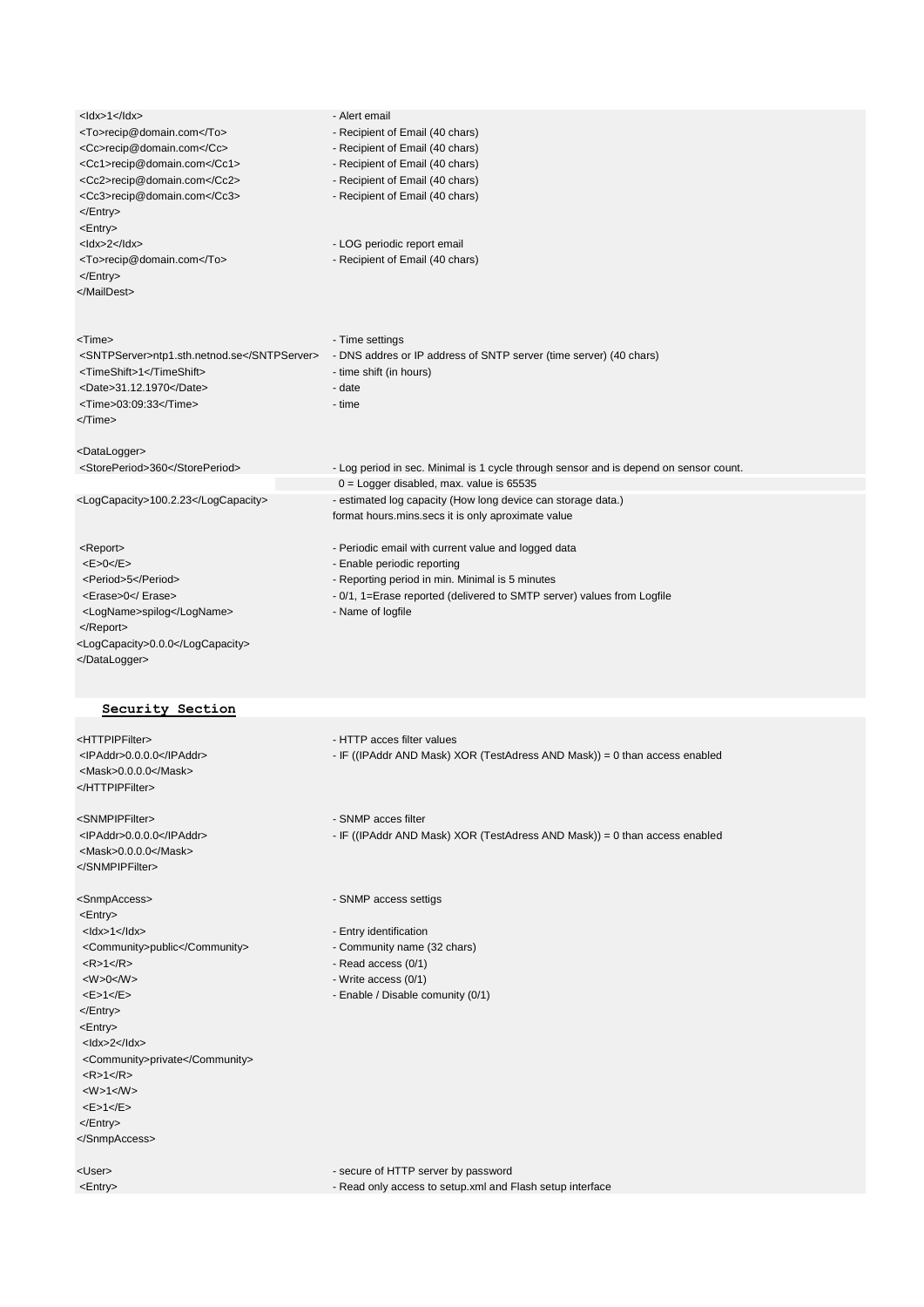<ldx>1</ldx><br><Name></Name> <Name></Name> - Name (32 chars) </Entry> <Idx>2</Idx> <Name></Name> - Name </Entry> <Idx>3</Idx> <Name></Name> - Name </Entry>

</User>

</Root>

- Password (filled by "\*")(32 chars)

- Read &Write Outputs, Read only device configuration

- Password (you can see current Password in Flash Setup)
- <Entry> Read&Write access to setup.xml and Flash setup interface

<Pswd></Pswd><br>
- Password (you can see current Password in Flash Setup)